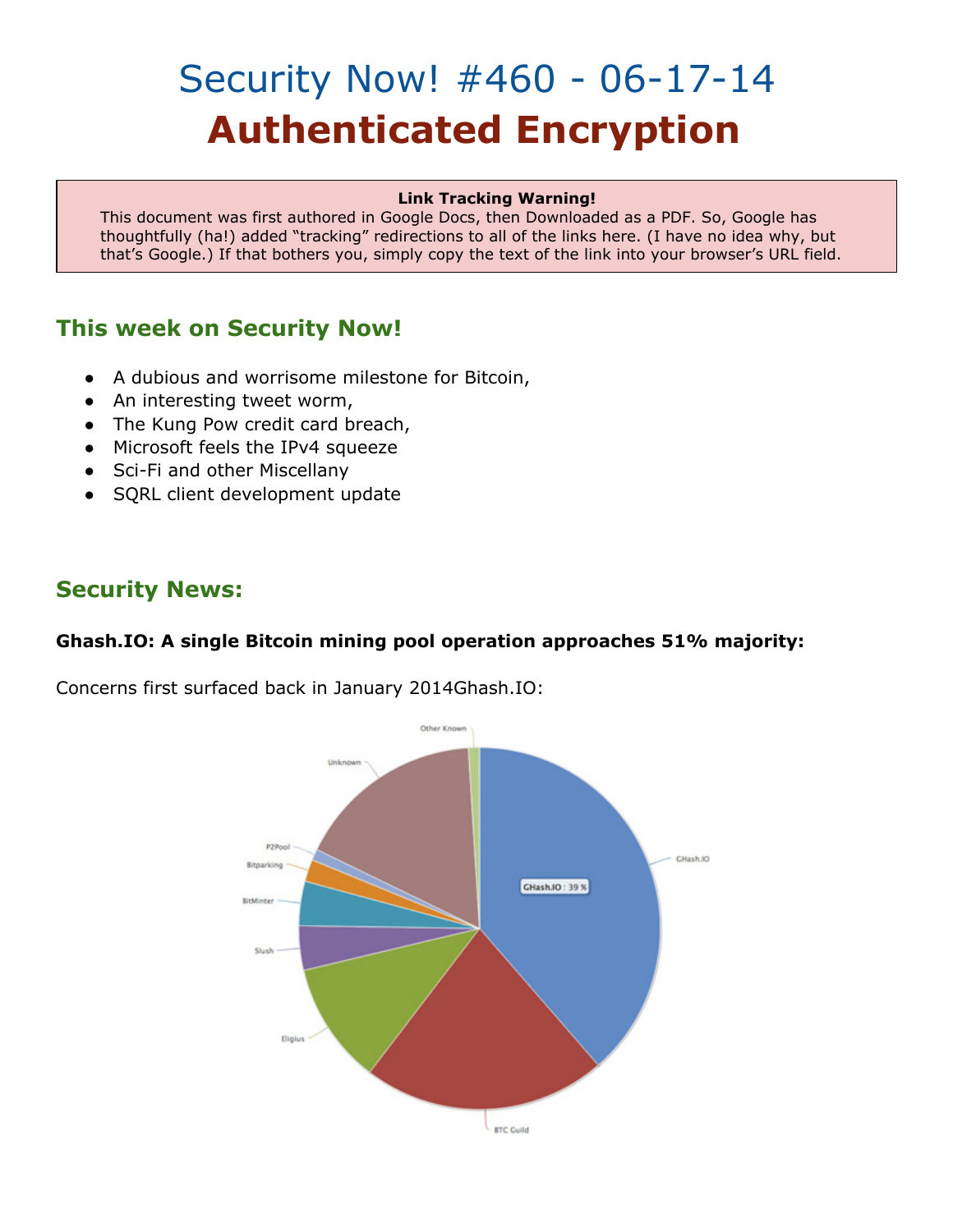- What's the problem? The "51% Attack"
- Bitcoin is a "decentralized" virtual currency… but what's "decentralized" is the Proof of Work (PoW) processing power required to evolve the blockchain.
- If a single entity controls more than half of the entire network computing power, it **could** (not that it would, but it could) misbehave and break some of the assumptions inherent in the network's decentralization.
- "Hacking, Distributed" blog, Friday the 13th, 2014: (two Cornell University researchers) [http://hackingdistributed.com/2014/06/13/time-for-a-hard-bitcoin-fork/](http://www.google.com/url?q=http%3A%2F%2Fhackingdistributed.com%2F2014%2F06%2F13%2Ftime-for-a-hard-bitcoin-fork%2F&sa=D&sntz=1&usg=AFQjCNFzYc5zWdqfxIOUBhA26iXZAh5okQ)
- A Bitcoin mining pool, called GHash and operated by an anonymous entity called CEX.io, just reached 51% of total network mining power today. Bitcoin is no longer decentralized. GHash can control Bitcoin transactions.

Is This Really Armageddon? Yes, it is. GHash is in a position to exercise complete control over which transactions appear on the blockchain and which miners reap mining rewards. They could keep 100% of the mining profits to themselves if they so chose.

Some people might say that this is a sensational claim. It's not. The main pillar of the Bitcoin narrative was decentralized trust. That narrative has now collapsed. If you're going to trust GHash, you might as well store an account balance on a GHash server and do away with the rest of Bitcoin -- we'd all save a lot of energy.

- There's only a couple things someone with 51% of the network hashrate could do:
	- They could prevent transactions of their choosing from gaining any confirmations, thus making them invalid, potentially preventing people from sending Bitcoins between addresses.
	- They could also reverse transactions they send during the time they are in control (allowing double spend transactions).
	- They could potentially prevent other miners from finding any blocks for a short period of time.
- Upon hearing this news, Peter Todd, a very well known Bitcoin evangelist and developer honored a solemn promise he'd made to himself and sold off half of his bitcoins at \$650 USD per BTC. This was somewhere in the five-figures, presumably Canadian. (BTC dropped to about \$550 but has since rebounded to  $\sim$  \$600.)
- GHash.IO statement: [https://t.co/xSMFKFDMJr](https://www.google.com/url?q=https%3A%2F%2Ft.co%2FxSMFKFDMJr&sa=D&sntz=1&usg=AFQjCNGQIvCDrybf8IT_QPkb4kegU1-O9Q) Headline: Bitcoin mining pool GHash.IO is preventing accumulation of 51% of all hashing power

GHash.IO, the worlds largest and most powerful mining pool, has entered 2014 with overall hashing power of over 40%, making it the #1 pool currently in the Bitcoin network.

The pool has gained significant hashing power due to the 0% pool fee, merged mining of alt coins, excellent real-time data presentation as well as quality 24/7/365 support service.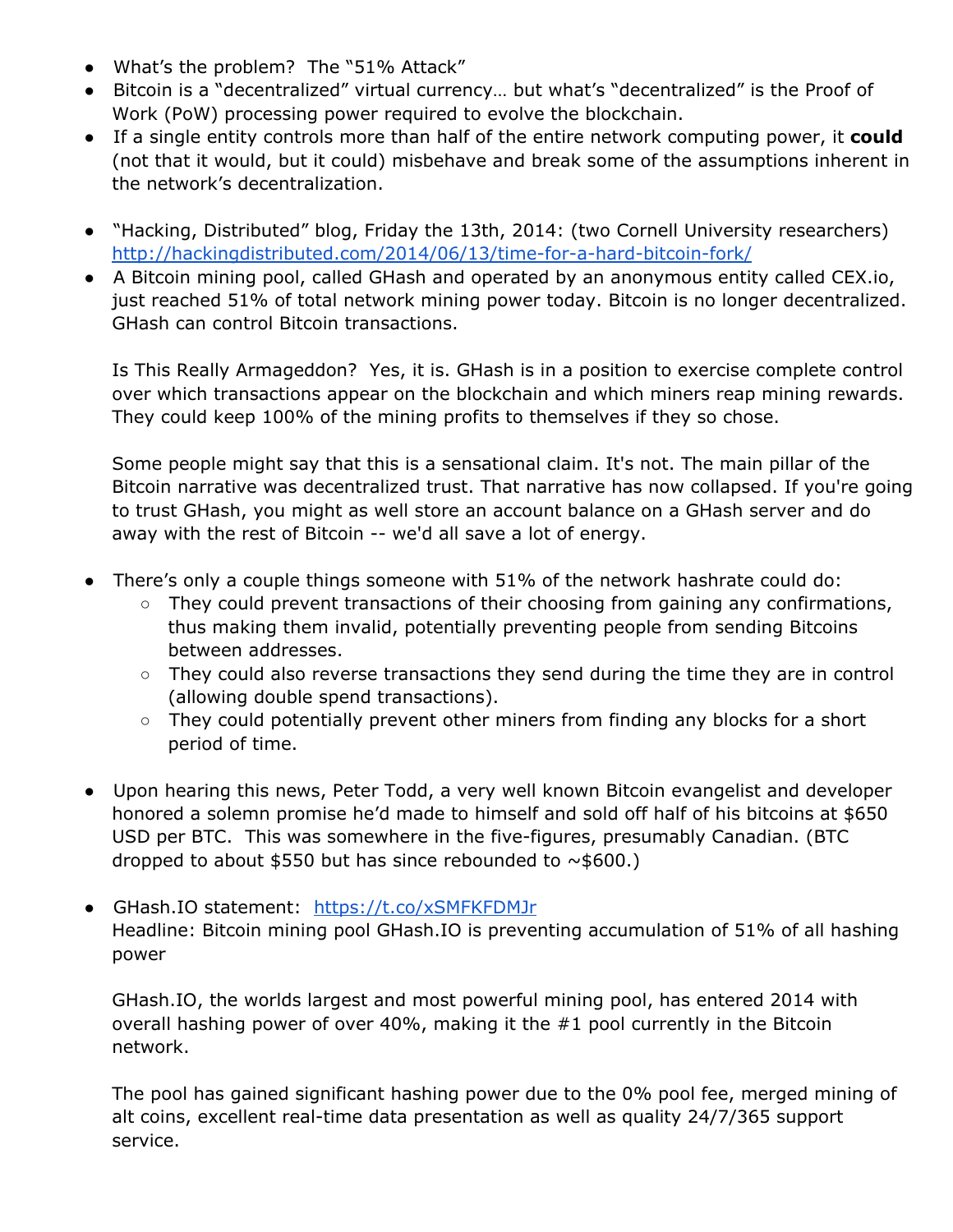The hashing power of GHash.IO consists of:

- ~45% BitFury ASIC based miners
- $\bullet$  ~55% independent miners

Although the increase of hash-power in the pool is considered to be a good thing, reaching 51% of all hashing power is serious threat to the bitcoin community. GHash.IO will take all necessary precautions to prevent reaching 51% of all hashing power, in order to maintain stability of the bitcoin network.

**A Tweet Worm?** A Twitter flaw enables a self-retweeting tweet.



- <script class="xss"> \$('.xss').parents().eq(1).find('a').eq(1).click(); \$('[data-action=retweet]').click(); alert('XSS in Tweetdeck') </script><3 ○ Finds and clicks the retweet button,
	- Clicks 'yes' to confirm, Pops up a polite dialog saying: "XSS in Tweetdeck."
- An Austrian teenager[,](https://www.google.com/url?q=https%3A%2F%2Ftwitter.com%2Ffiroxl&sa=D&sntz=1&usg=AFQjCNEQE3zCN2fBwD0eLopzERcLUR1IVQ) who goes by the name Firo [online,](https://www.google.com/url?q=https%3A%2F%2Ftwitter.com%2Ffiroxl&sa=D&sntz=1&usg=AFQjCNEQE3zCN2fBwD0eLopzERcLUR1IVQ) was experimenting with Tweetdeck, trying to get the service to display the unicode ♥ character. In the process, he found that anything in a tweet ending with the heart symbol would be treated by Tweetdeck as though it was HTML code, which could be used to [c](https://www.google.com/url?q=https%3A%2F%2Ftwitter.com%2Ffiroxl%2Fstatus%2F476741896875032576&sa=D&sntz=1&usg=AFQjCNHtKj-feRNA8xfFMOSnFS4vNhHYpg)hange the [formatting](https://www.google.com/url?q=https%3A%2F%2Ftwitter.com%2Ffiroxl%2Fstatus%2F476741896875032576&sa=D&sntz=1&usg=AFQjCNHtKj-feRNA8xfFMOSnFS4vNhHYpg) of [tweets,](https://www.google.com/url?q=https%3A%2F%2Ftwitter.com%2Ffiroxl%2Fstatus%2F476741896875032576&sa=D&sntz=1&usg=AFQjCNHtKj-feRNA8xfFMOSnFS4vNhHYpg) or [p](https://www.google.com/url?q=https%3A%2F%2Ftwitter.com%2Ffiroxl%2Fstatus%2F476742278875463680&sa=D&sntz=1&usg=AFQjCNEF9O1BLtrK81TGntdZSd_aU4uK2A)ut an alert on users' [screens.](https://www.google.com/url?q=https%3A%2F%2Ftwitter.com%2Ffiroxl%2Fstatus%2F476742278875463680&sa=D&sntz=1&usg=AFQjCNEF9O1BLtrK81TGntdZSd_aU4uK2A) Just 14 minutes after discovering the flaw[,](https://www.google.com/url?q=https%3A%2F%2Ftwitter.com%2Ffiroxl%2Fstatus%2F476744998432817152&sa=D&sntz=1&usg=AFQjCNHfFq1o9mDvaockUvnvaItyx3mrdw) [Firo](https://www.google.com/url?q=https%3A%2F%2Ftwitter.com%2Ffiroxl%2Fstatus%2F476744998432817152&sa=D&sntz=1&usg=AFQjCNHfFq1o9mDvaockUvnvaItyx3mrdw) told Twitter of its [existence](https://www.google.com/url?q=https%3A%2F%2Ftwitter.com%2Ffiroxl%2Fstatus%2F476744998432817152&sa=D&sntz=1&usg=AFQjCNHfFq1o9mDvaockUvnvaItyx3mrdw), but by then it was too late: the vulnerability was in the wild.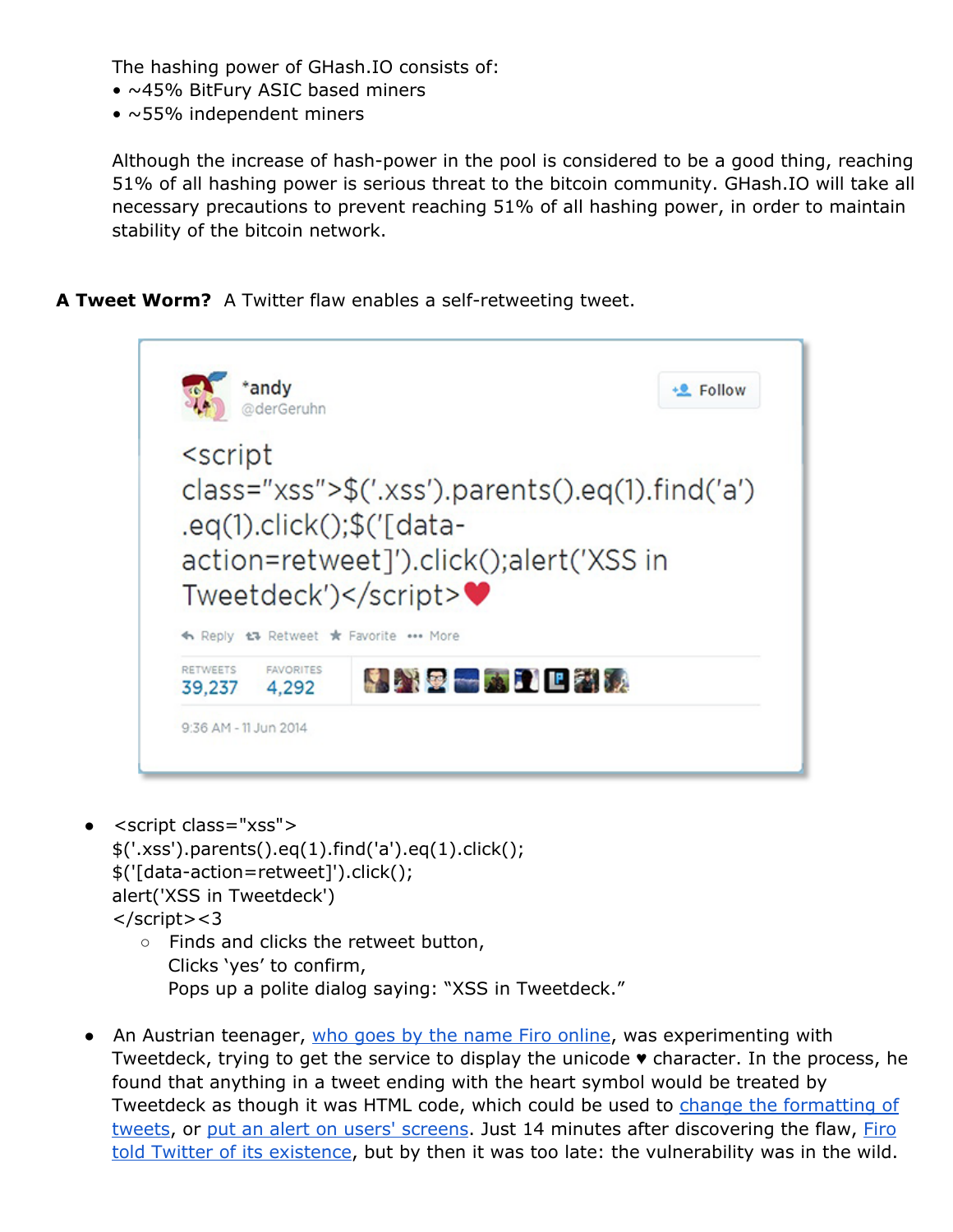Ninety minutes later, the first worm – the name given to a computer attack which is self-replicating – was created using the flaw, by German IT student @derGeruhn. The tweet uses the same vulnerability to make any user of an affected version of Tweetdeck retweet it automatically. At publication time, it has 81,500 retweets.

- (Later 85k+ retweets.)
- Twitter briefly took TweekDeck services down while assessing the problem. They later wrote: The flaw leads to vulnerable versions of Tweetdeck (3.7.1-19002e5) running javascript code contained in tweets from other sites. Most attacks using the vulnerability are no more than irritations[,](https://www.google.com/url?q=https%3A%2F%2Ftwitter.com%2F__Freakyclown__%2Fstatus%2F476749163020161024&sa=D&sntz=1&usg=AFQjCNFee24A_Ctcd1sjg_ALztbCawMJgQ) opening warning dialogues on users' [computers](https://www.google.com/url?q=https%3A%2F%2Ftwitter.com%2F__Freakyclown__%2Fstatus%2F476749163020161024&sa=D&sntz=1&usg=AFQjCNFee24A_Ctcd1sjg_ALztbCawMJgQ) - though one version created a retweet of itself, and spread 38,000 times in two minutes, and another changed the font on Tweetdeck itself to Comic Sans.
- https://www.youtube.com/watch?v=zv0kZKC6GAM

**Microsoft Windows Azure Blog:** "Microsoft Azure's use of non-US IPv4 address space in US regions"

● Quoting from the Blog:

Some Azure customers may have noticed that for a VM deployed in a US region, when they launch a localized page on a web browser it may redirect them to an international site. The following explains why this may be happening.

*IPv4 address space has been fully assigned in the United States*, meaning there is no additional IPv4 address space available. This requires Microsoft to use the IPv4 address space available to us globally for the addressing of new services. The result is that we will have to use IPv4 address space assigned to a non-US region to address services which may be in a US region. It is not possible to transfer registration because the IP space is allocated to the registration authorities by Internet Assigned Numbers Authority.

At times your service may **appear** to be hosted in a non-US location.

**Service and Data are located where deployed:** It is important to note that the IP address registration authority does not equate to IP address physical location (i.e., you can have an IP address registered in Brazil but allocated to a device or service physically located in Virginia). Thus when you deploy to a U.S. region, your service is still hosted in U.S. and your customer data will remain in the U.S.

We are currently working with a few major IP geo-location database companies to update the location of these IPs which should help alleviate the issues this may be causing.

● *Related Note:* PC World, in covering this story, noted that there have been corporate acquisitions driven specifically by one company wanting another's IPv4 allocation.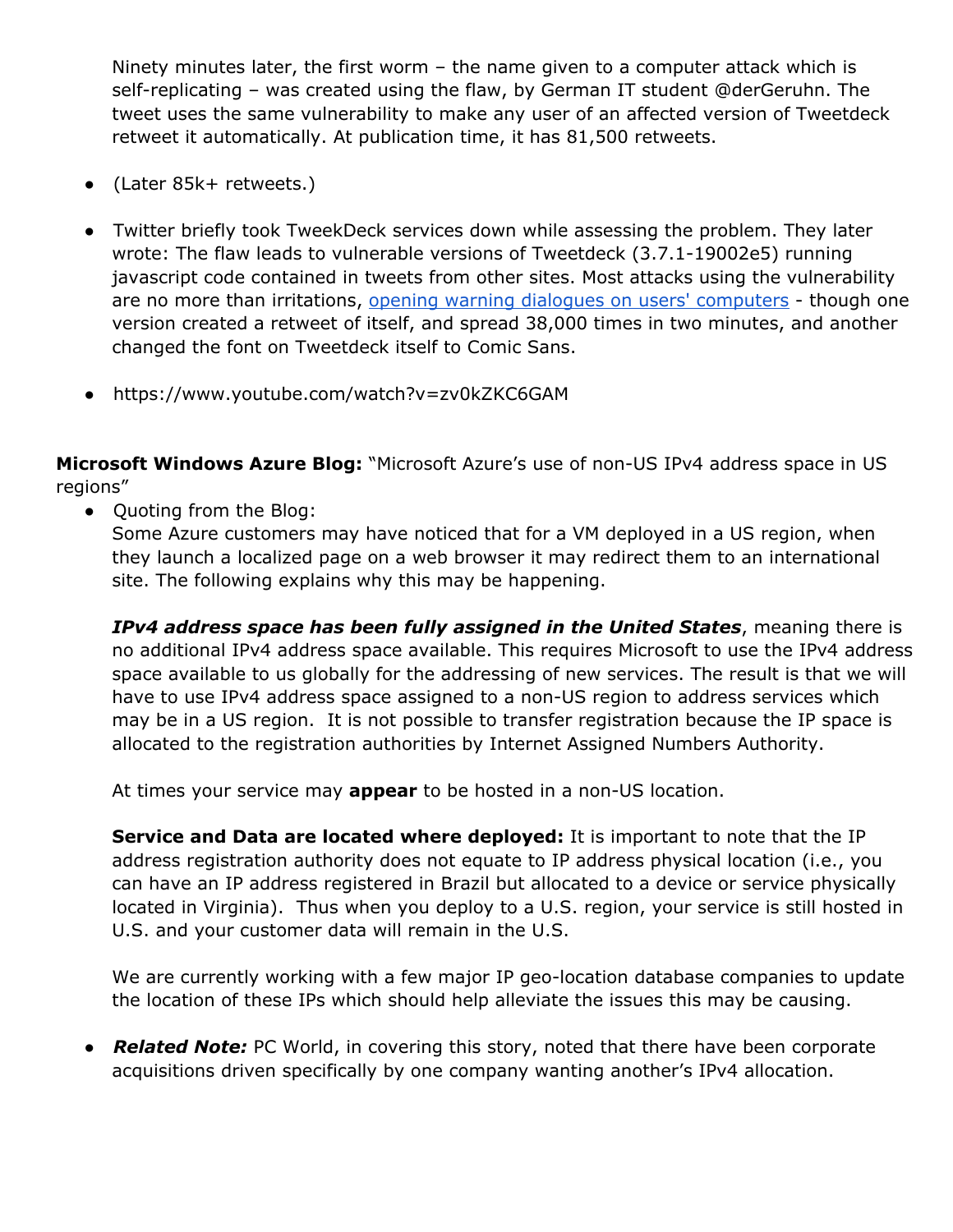## **P.F.Chang's Chinese restaurant confirms massive credit card breach:**

- First early reports from Brian Krebs.
	- [https://krebsonsecurity.com/2014/06/banks-credit-card-breach-at-p-f-changs/](https://www.google.com/url?q=https%3A%2F%2Fkrebsonsecurity.com%2F2014%2F06%2Fbanks-credit-card-breach-at-p-f-changs%2F&sa=D&sntz=1&usg=AFQjCNG6PbURTVa7J1H-NwTO9IFtF3G3Iw)
	- Brian saw thousands of newly-stolen cards appearing for sale on one of the underground stolen-card-selling sites he monitors.
	- Unclear how many branches may have been affected.
	- P.F. Chang's has 204 restaurants. United States, Puerto Rico, Mexico, Canada, Argentina, Chile and the Middle East. Banks contacted for this story reported cards apparently stolen from PFC locations in Florida, Maryland, New Jersey, Pennsylvania, Nevada and North Carolina.
	- The advertisement on Rescator's shop for cards sold under the Ronald Reagan batch does not list the total number of cards that are for sale currently. Instead, it appears to list just the first 100 pages of results, at approximately 50 cards per page. The cards range in price from \$18 to \$140 per card. Many factors can influence the price of an individual card, such as whether the card is a Visa or American Express card; similarly, Platinum and Business cards tend to fetch far higher prices than Classic and Standard cards.
- Then Rick Federico, CEO of P.F. Chang's:
	- [http://pfchangs.com/security/](http://www.google.com/url?q=http%3A%2F%2Fpfchangs.com%2Fsecurity%2F&sa=D&sntz=1&usg=AFQjCNFnGmhlYNWergx40jDGSV1bv2ft-g)
	- States that they were informed by the U.S. Secret Service.
	- Since they can no longer trust their systems, and do not know where the trouble lies, all restaurants have switches to old-school manual Credit Card Imprinters.

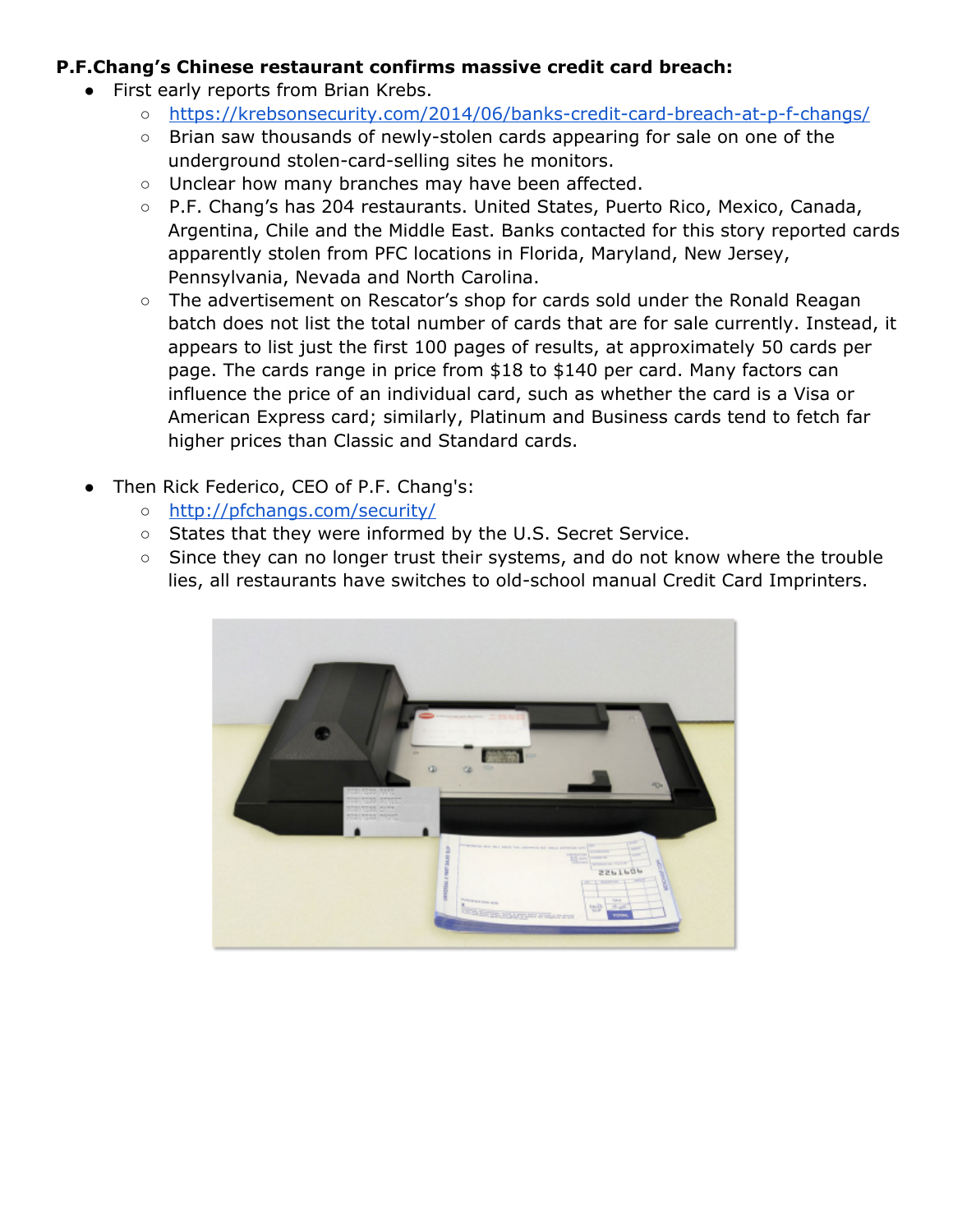# **Miscellany:**

**Cover of TIME Magazine, June 23, 2014: Eat Butter**

Health / Nutrition / "Ending the War on Fat" [http://time.com/2863227/ending-the-war-on-fat/](http://www.google.com/url?q=http%3A%2F%2Ftime.com%2F2863227%2Fending-the-war-on-fat%2F&sa=D&sntz=1&usg=AFQjCNHqCXLBFcKNRFqNYtTVcH2Y0jf09Q)

#### **Sci-Fi**

- Falling Skies Season #4 begins next weekend.
- Season #3 Marathon all day leading up to it.

### **Fiction**

- No program has ever been better named than: "Halt and Catch Fire".
- It's NOT about computer tech. It's not "for us". It's just an awful drama.

## **SQRL:**

- Conversation with Ralf who is doing his masters thesis on SQRL and implementing an Android client.
	- Trouble with the 'C' code / liked GCM / worried about the patent question.
- Decided to switch from OCB to GCM...
- Then spent seven days implementing the new mode in portable 'C' and writing a full NIST test vector validation test... 47,250 tests passed perfectly.

# **SpinRite:**

Bruce Behrens Location: VA Beach Subject: Testimonial/comment Date: 20 Mar 2014 20:56:21

Hi Steve,

I wanted to let you know that I finally bought a copy of SpinRite. My wife's old Vista desktop was intermittently crashing and giving her the blue screen of death. I decided SpinRite was worth a try (and I've enjoyed the podcast since 2006!). I ran SpinRite, I think on level 2 first and then on level 4, and it didn't report any problems or miraculous recoveries at all... but, on the other hand, there has been not a single problem since. My wife suspects a "wasted" purchase, which wouldn't bother me in the least, since, as I said, I've enjoyed the podcast since 2006. But I'm not sure. What do you think? Regards, **Bruce**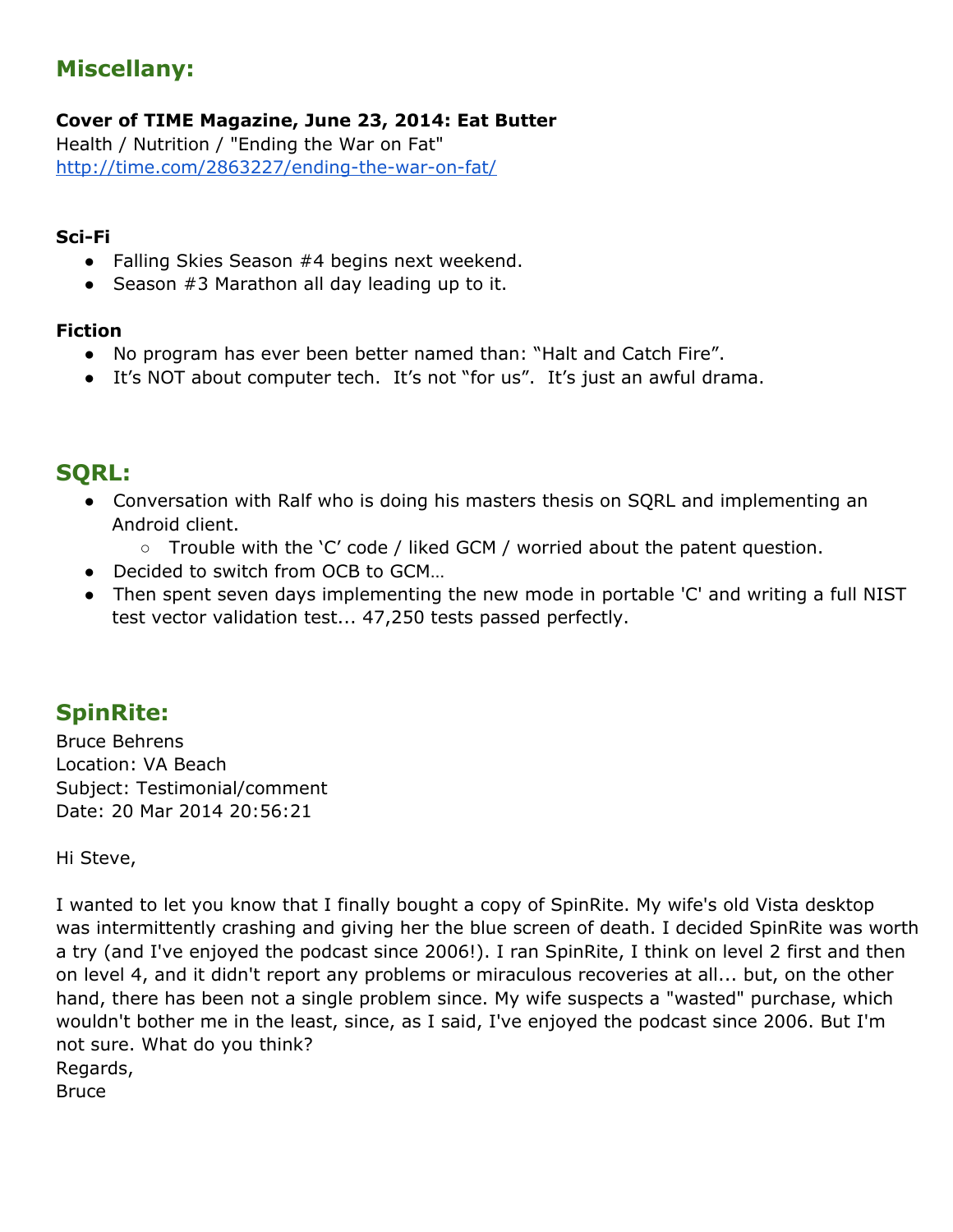# **= Authenticated Encryption =**

## **Why Authenticated Encryption?**

- Privacy with a passive versus an active attacker: ONLINE vs Offline.
- Attacker can tweak the ciphertext, observe results… and tweak some more.
	- Error message feedback, time taken to respond, etc.
- Necessary to ABSOLUTELY detect any modification and NEVER act upon any change.
- A traditional Message Authentication Code (MAC) is very similar to a hash, but is keyed by a secret key…
	- Otherwise an attacker could tweak the ciphertext, recompute the simple hash to fix the signature.
	- Therefore… we need one secret for the cipher and another for a keyed hash.
- So…
	- Do we encrypt the plaintext and then apply an authentication code to it?
	- Or apply the authentication code to the plaintext, then encrypt it?
	- Does it matter?
	- What about doing BOTH the encryption and MACing at the same time?

## **The history of "Focused Cryptographic Competitions":**

- [http://competitions.cr.yp.to/](http://www.google.com/url?q=http%3A%2F%2Fcompetitions.cr.yp.to%2F&sa=D&sntz=1&usg=AFQjCNEhYlWPpsm0C7DRw9dTdGGPAOWc8A)
- AES -> Rijndael
	- NIST announcement: Jan, 2nd, 1997
	- "Block cipher supporting a block length of 128 bits, key lengths of 128, 192, and 256 bits."
	- Security:
		- Actual security compared to challengers
		- Comparison to random
		- Soundness of its mathematical basis
		- Any other security factors which may arise
	- Cost:
		- Licensing requirements ("AES shall be available on a worldwide, non-exclusive, royalty-free basis.")
		- Computational Efficiency
		- Memory requirements
	- Algorithm & Implementation Characteristics
		- "Flexibility" -- other key sizes, other block sizes, suitability for other applications such as stream cipher, MAC, PRNG, hash, etc.
		- Hardware and software implementation suitability.
		- Simplicity.
- Timeline:
	- Series of deadlines and conferences
	- NIST announces selection: October, 2, 2000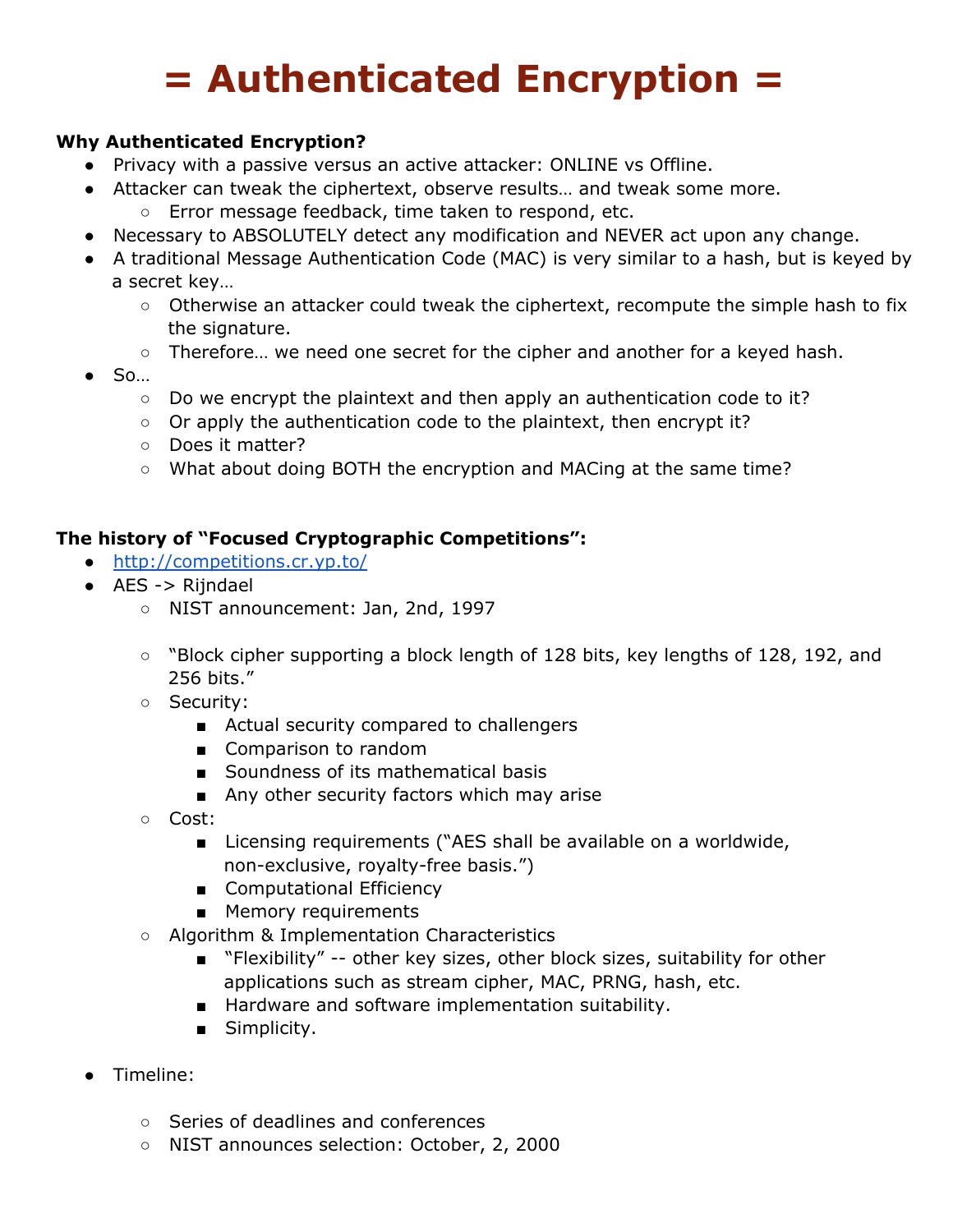## **● Other Crypto Competitions:**

- eStream: Stream ciphers. Opened in 2004, still underway.
- SHA-3:
	- Jan 23, 2007 NIST announces SHA-3 competition
	- Deadlines and conferences.
	- Round 1: 51 submissions accepted
	- Many withdrawn, many broken
	- Round 2: 14 remain.
	- Finalists: 5
	- October 2nd, 2012, NIST announces selection of SHA-3: "Keccak"
- "PHC" -- Password Hashing Competition
	- [https://password-hashing.net/](https://www.google.com/url?q=https%3A%2F%2Fpassword-hashing.net%2F&sa=D&sntz=1&usg=AFQjCNGeGYyYsDqha9fbnIPX893hfH5cXw)
	- "The Password Hashing Competition (PHC) is an effort organized to identify new password hashing schemes in order to improve on the state-of-the-art (PBKDF2, scrypt, etc.), and to encourage the use of strong password protection. Applications include for example authentication to web services, PIN authentication on mobile devices, key derivation for full disk encryption, or private keys encryption."
	- Motivation:
		- The poor state of passwords protection in web services: passwords are too often either stored in clear (these are the services that send you your password by email after hitting "I forgot my password"), or just hashed with a cryptographic hash function (like MD5 or SHA-1), which exposes users' passwords to efficient brute force cracking methods.
		- The low variety of methods available: the only standardized construction i[s](http://www.google.com/url?q=http%3A%2F%2Fen.wikipedia.org%2Fwiki%2FPBKDF2&sa=D&sntz=1&usg=AFQjCNHk4yz6RKmshSvS2Q-270CEbzhfiw) [PBKDF2](http://www.google.com/url?q=http%3A%2F%2Fen.wikipedia.org%2Fwiki%2FPBKDF2&sa=D&sntz=1&usg=AFQjCNHk4yz6RKmshSvS2Q-270CEbzhfiw) (PKCS#5, NIST SP 800-132), and there are mainly just two alternatives: **[bcrypt](http://www.google.com/url?q=http%3A%2F%2Fen.wikipedia.org%2Fwiki%2FBcrypt&sa=D&sntz=1&usg=AFQjCNHXCEV2q-r1IraFztohmLdvkcXuDA)** and [scrypt.](http://www.google.com/url?q=http%3A%2F%2Fwww.tarsnap.com%2Fscrypt.html&sa=D&sntz=1&usg=AFQjCNGuOj-4IQDyVlGwALlz6K0RRoPXtw)
		- A number of new ideas discussed within the security and cryptography communities, but which have not yet led to a concrete proposal.
	- Timeline/ provisional (subject to change) for the PHC:
		- 2013 Q1 call for submissions published on the website of the competition
		- 2014 March 31 submission deadline
		- 2014 Q3 selection of finalists ("tweaks" will then be permitted)
		- 2015 Q2 selection of one or more password hashing schemes
	- 24 submissions have been accepted.
- "CAESAR": Competition for Authenticated Encryption: Security, Applicability, and Robustness.
	- Competition announcement, Jan 15th, 2013.
	- Deadline for 1st round submissions: March 15th, 2014
		- 57 initial entrants -- a handful already withdrawn or modified
	- **Tentative final announcement: December 15th, 2017**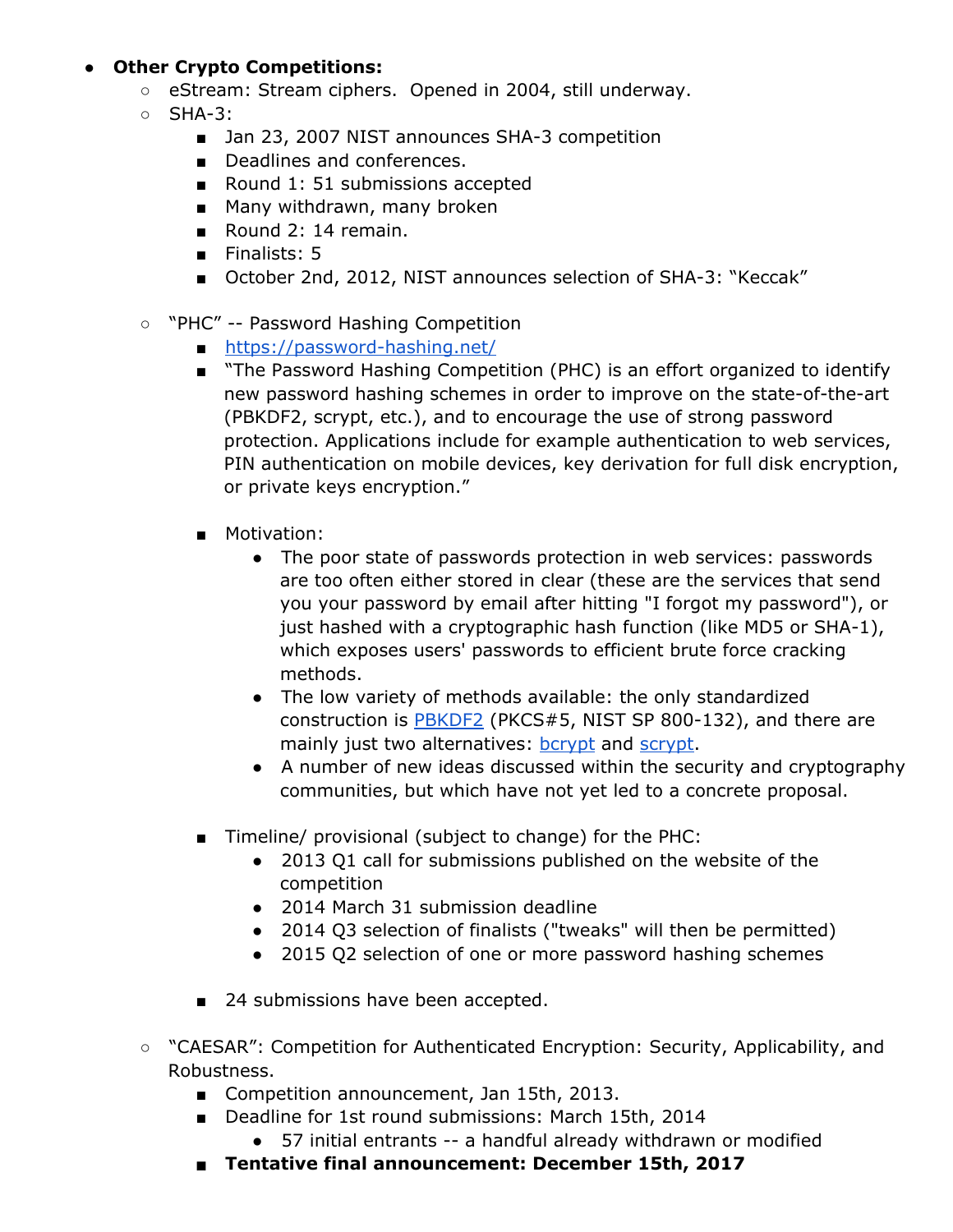## **We MUST have AE today: The "Chosen Ciphertext Attack" is REAL.**

Traditional two-phase schemes are provably secure, but they can be:

- Complex and thus slow to operate, introducing too much overhead into the process.
	- Today's systems must operate at "line speeds" -- many gigabytes per second.
- Complex and thus expensive to implement on "The Internet of Things" constrained devices.
	- Today's consumer products need to have this too!

To solve these problems we have "AE" modes (Phil Rogaway coined: AEAD) adding "Associated Data.:

- Handle both encryption and authentication at the same time.
- Requires a single key, rather than one key for each phase.
- Many can be run "in parallel" hardware for increased acceleration.

So how do we choose from among the many different AE modes?

- How fast is encryption and decryption?
- How complicated is the implementation?
- Are there free implementations out there?
- Is it widely used?
- Can hardware parallelize it?
- Is it 'on-line', *i.e.,* do I need to know the message length before I start encrypting?
- Is it patented or otherwise license encumbered?
- Does it allow us to include Associated Data (like a cleartext header)?

OCB - Offset Code Book // Simple, blindingly fast… but patented.

GCM - Galois/Counter Mode

EAX - 'e' and 'a' presumably stand for encryption and authentication (2-pass)

CCM - Counter Mode with CBC-MAC (also 2-pass, and not "online" - length must be known.) ...and…

XCBC, IAPM, CWC… and scores more coming from the CAESAR competition.

## **Details:**

- Single or multiple keys
- "Online" or "Offline" -- Need to know the plaintext length before beginning?
- Ciphertext block-size expansion
- Single-pass
- Flexible Tag-length choice

## **OCB:**

- Killed by its patents.
- GRC received explicit permission from Phil Rogaway to use OCB for CryptoLink and anything we did… but that doesn't mean it's okay for SQRL.
- The rest of the industry kept looking at OCB, but deciding not to implement it… solely due to its unclear intellectual propery.
- OpenSSL did decide to put it in, but required a special explicit licence from Rogaway.